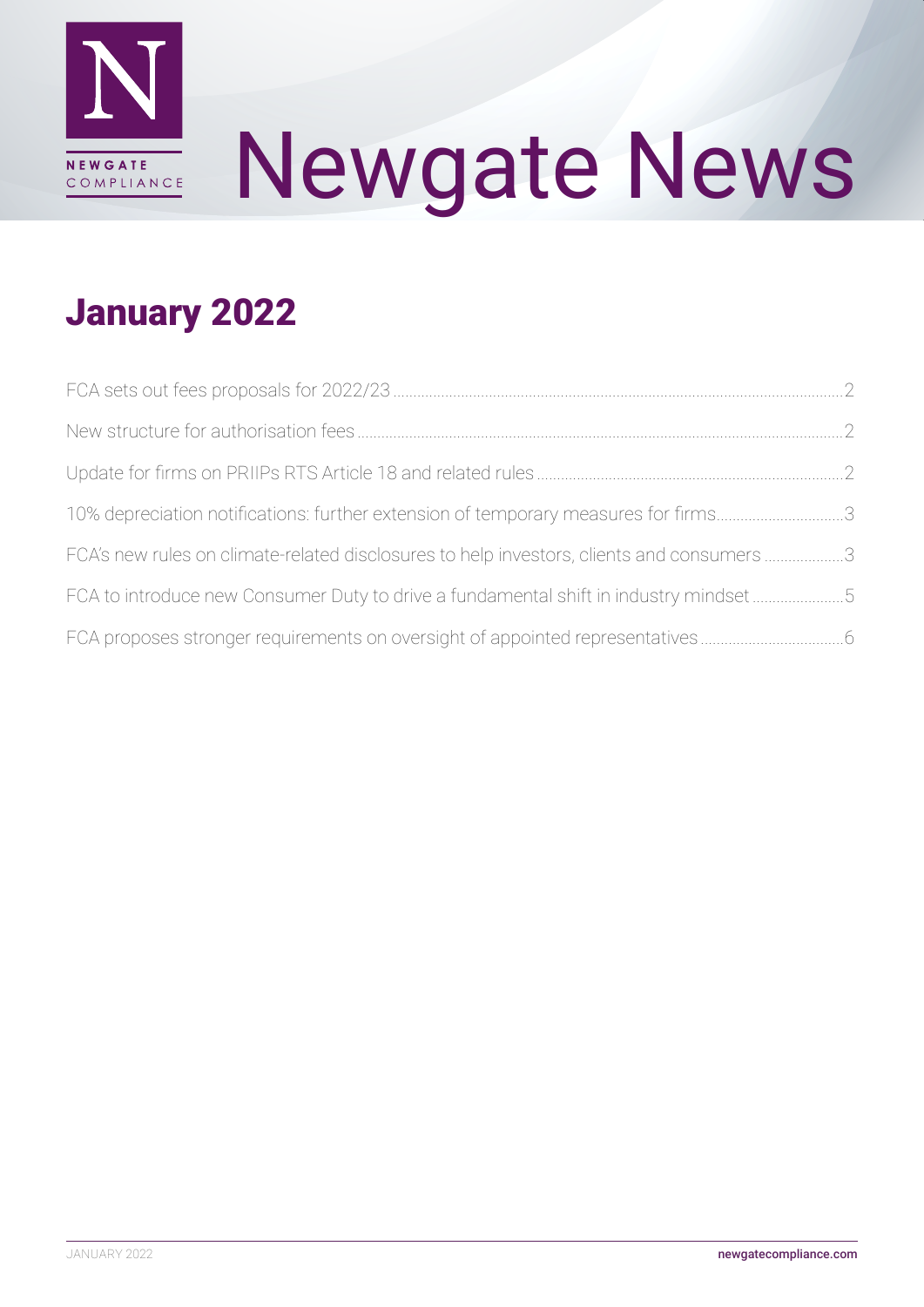<span id="page-1-0"></span>

# FCA sets out fees proposals for 2022/23

On the 30<sup>th</sup> November 2021, the FCA released a consultation paper proposing changes to the way to the FCA will raise fees from 2022/23. The FCA propose that the minimum fee would increase from £1,151 to £2,200, better reflecting the costs associated with the authorisation and supervision of firms.

Read the consultation [here](https://www.fca.org.uk/publications/consultation-papers/cp21-33-fees-levies-proposals-2022-23). Comments on the consultation paper closes on 31 January 2022.

### [Read more](https://www.fca.org.uk/news/news-stories/fees-proposals-2022-23)

### New structure for authorisation fees

On the 10<sup>th</sup> January the FCA released a policy statement setting out a simplified structure for authorisation fees, including new 'standard pricing' categories.

The changes will come into effect from 24 January 2022. You can read the policy statement [here](https://www.fca.org.uk/publications/policy-statements/ps22-1-fca-authorisation-application-fees-new-structure).

Also noted in this policy statement was prospect of a stand-alone charge of £250, for both long Form A applications for Senior Manager Functions and Controlled Functions for Appointed Representatives. In the policy statement, the FCA confirmed it will be introducing this fee, but further work is required before doing so.

Newgate's advice: Contact Newgate if you have any questions on the FCA's updated fee structure and what it means for your firm.

### [Read more](https://www.fca.org.uk/publications/policy-statements/ps22-1-fca-authorisation-application-fees-new-structure)

# Update for firms on PRIIPs RTS Article 18 and related rules

As part of the Financial Services Act 2021, Parliament legislated to extend an exemption in the PRIIPS legislation which allowed UCITS funds offered to UK retail investors a choice in providing either PRIIPs key information document or a UCITS key investor information document, thereby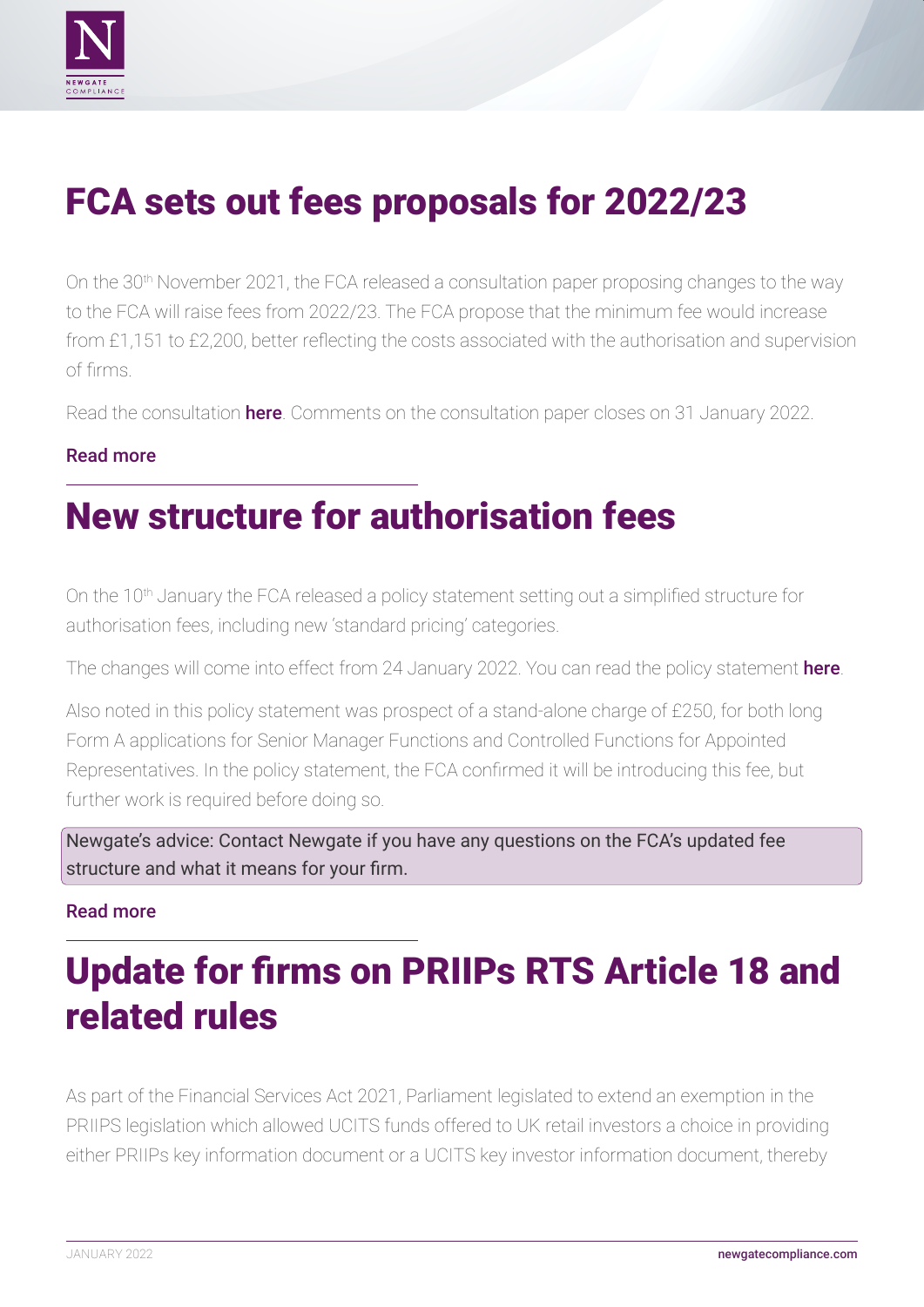<span id="page-2-0"></span>

avoiding the burden in providing both. The exemption, as enacted in EU law, was extended by 5 years from 31 December 2021 to 31 December 2026.

### [Read more](https://www.fca.org.uk/news/statements/update-firms-priips-rts-article-18-related-rules)

# 10% depreciation notifications: further extension of temporary measures for firms

In March 2020 the FCA adopted temporary measures on the requirement for firms to issue 10% depreciation notifications to investors, in order to support consumers during heightened market volatility linked to Covid-19 and the Brexit transitional period.

On the 21st December, the FCA announced it would maintain these temporary measures until the 31<sup>st</sup> December 2022, while the FCA and Her Majesty's Treasury (HMT) carried out policy work on the future of the requirement as part of its Wholesale Markets Review (WMR).

However, the FCA have noted that in some exceptions it won't take action for a breach of **COBS** [16A.4.3](https://www.handbook.fca.org.uk/handbook/COBS/16A/4.html), for services provided to retail investors if the firm has:

- issued at least one notification in the current reporting period, indicating to retail clients that their portfolio or position has decreased in value by at least 10%;
- informed these clients that they may not receive similar notifications should their portfolio or position values further decrease by 10% in the current reporting period;
- reminded clients how to check their portfolio value, and how to get in touch with the firm.

The FCA also noted it will not take action for a breach COBS 16A.4.3, for services provided to professional investors, provided firms have allowed professional clients to opt-in to receiving notifications.

#### [Read more](https://www.fca.org.uk/news/statements/10-per-cent-depreciation-notifications-further-extension-temporary-measures)

### FCA's new rules on climate-related disclosures to help investors, clients and consumers

In December 2021, the FCA published two Policy Statements confirming the final rules and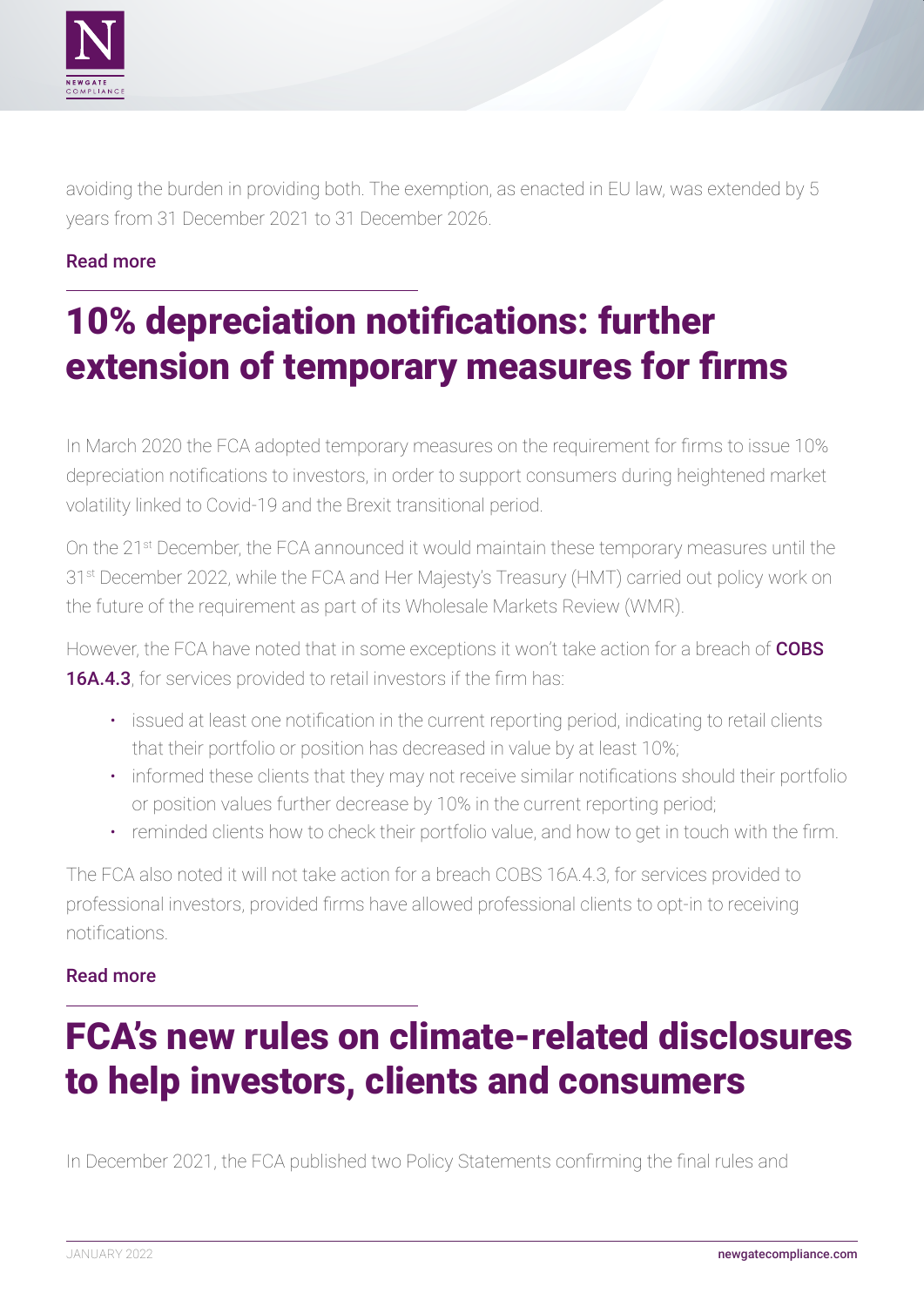

guidance to promote climate-related financial disclosures.

In its **[policy statement on listed companies](https://www.fca.org.uk/publication/policy/ps21-23.pdf)**, the FCA considers that firms must now include a statement in their annual financial reports setting out whether their disclosures meet the recommendations of the Taskforce on Climate-related Financial Disclosures (TCFD), and if not explaining why.

In its [policy statement on asset managers, life insurers and FCA-regulated pension providers](https://www.fca.org.uk/publication/policy/ps21-24.pdf), the FCA consider that firms will have to disclose how they take climate-related risks and opportunities into account when managing investments and make disclosures about the climaterelated attributes of their products.

The rules are set out in the FCA Handbook under the **Environmental, Social and Governance [Sourcebook](https://www.handbook.fca.org.uk/handbook/ESG/)** ("ESG"). From the 1<sup>st</sup> January 2022, asset managers with assets under management (AUM) of more than £50 billion and asset owners with £25 billion or more in AUM will be caught under the disclosure requirements, with the deadline for publishing the 30<sup>th</sup> June 2023. From the 1<sup>st</sup> January 2023 remaining firms in scope of the ESG sourcebook will be caught.

For asset managers, the following products and portfolios are within scope of ESG and are known as "TCFD products":

- Authorised funds (excluding feeder fund and sub-funds in the process of winding up or termination);
- Unauthorised alternative investment funds (AIFs), managed by a UK AIFM;
- Portfolio management services.

There are two reports contained within the disclosure requirements:

- TCFD entity report an annual TCFD entity report published in a prominent place on the main website of the firm's business setting out how they take climate-related matters into account in managing or administering investments on behalf of clients and consumers.
- TCFD product report disclosures (including a core set of climate-related metrics) on the firm's products and portfolios made publicly in a prominent place on the main website of the firm's business and included or cross-referenced in an appropriate client communication, or made upon request to certain eligible institutional clients

Firms are exempt from the disclosure requirements under ESG if its assets under administration or management in relation to its TCFD in scope business amount to less than £5bn.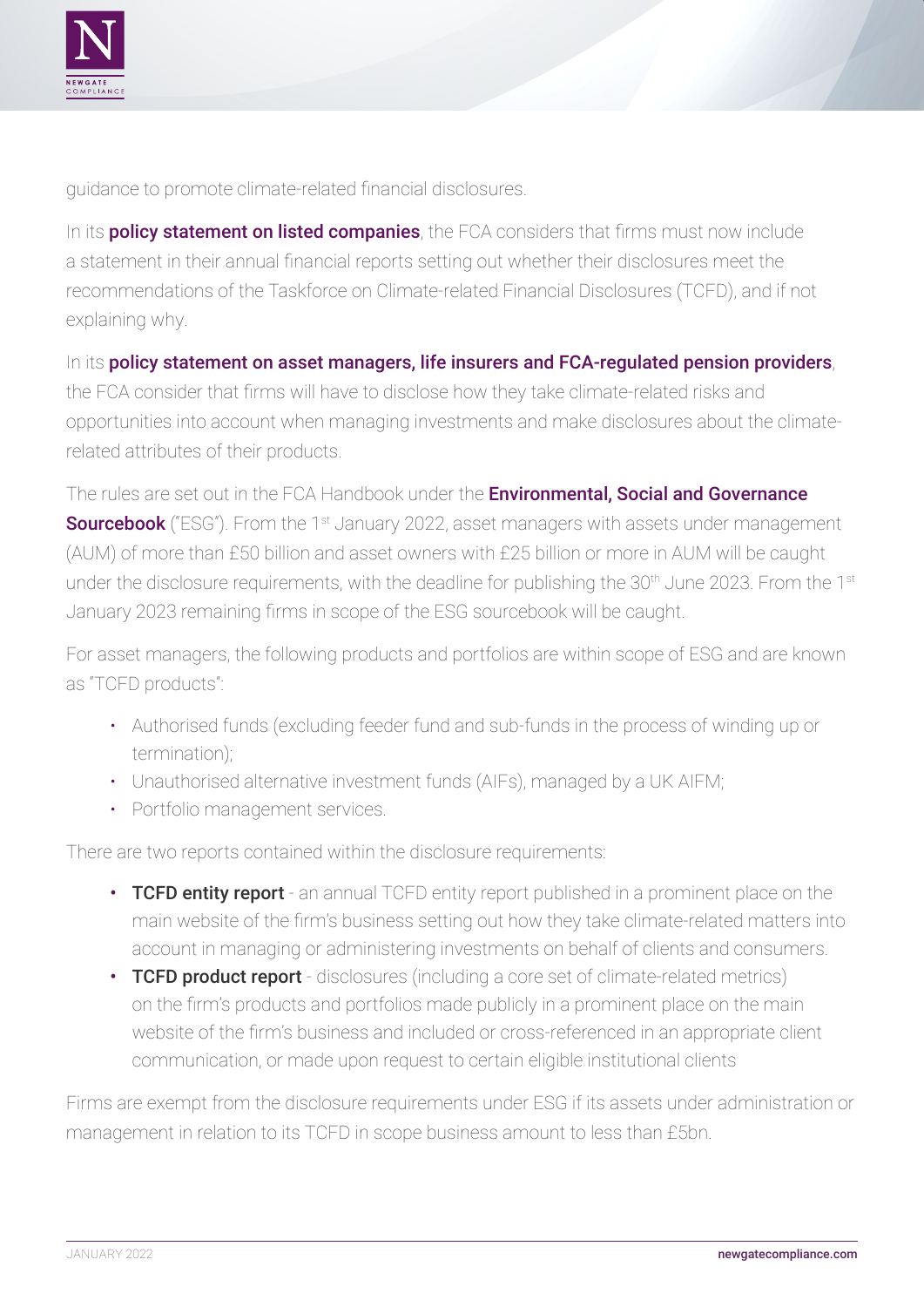<span id="page-4-0"></span>

Newgate's advice: Contact your Newgate Consultant who can provide assistance on the disclosure requirements for firms caught under the regime.

### [Read more](https://www.fca.org.uk/news/news-stories/new-rules-climate-related-disclosures-help-investors-clients-consumers)

# FCA to introduce new Consumer Duty to drive a fundamental shift in industry mindset

The FCA is consulting for a second time on introducing a new 'Consumer Duty', comprising of a new Consumer Principle, cross-cutting rules, and four outcomes, which together would set clearer, higher expectations of firms providing retail financial services.

This follows an earlier consultation paper released in May 2021, which set out high-level proposals on how the Consumer Duty would work. This second consultation sets out more developed proposals and gives firms a clearer idea of what to expect from the regulator.

Included first in these proposals is a new 'Consumer Principle' stating 'A firm must act to deliver good outcomes for retail clients'. The FCA considers that this Consumer Principle sets a higher standard than Principles 6 and 7, and has proposed that where the Consumer Principle applies, Principles 6 and 7 will no longer apply.

The FCA is also proposing a set of four outcomes and associated rules under the Consumer Duty, relating to:

- Products and services this outcome involves extending product governance requirements across all retail products, with different rules for manufacturers and distributors.
- Price and value the FCA has noted it does not propose to set out detailed requirements in how firms assess fair value, but emphasises that value needs to be considered in design and distribution stages of a product, and that low prices do not always mean fair value.
- Consumer understanding the FCA expects firms to focus much more on consumer outcomes and understanding throughout the customer journey.
- Consumer support firms must provide an appropriate standard of support to customers, so that customers can use products as reasonably anticipated, and do not face unreasonable barriers.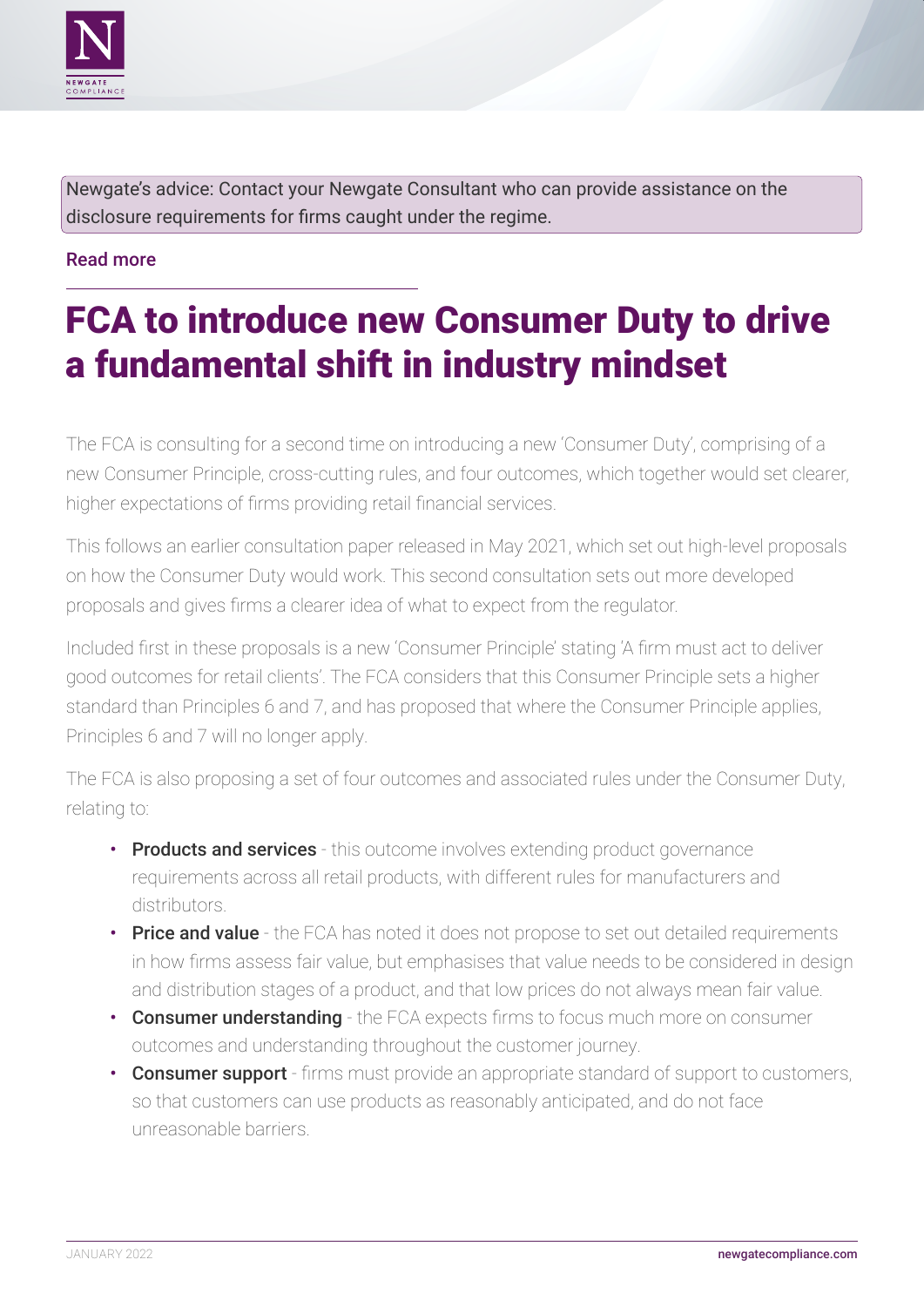<span id="page-5-0"></span>

The FCA note that the Consumer Duty may capture some firms that do not have a direct relationship with retail clients. Firms that have a material influence over the design or operation of retail products or services, including their price and value, their distribution, and preparation and approval of communications will need to consider the Consumer Duty.

The FCA note that it will make the Consumer Duty a key part of its approach throughout its authorisation, supervision, and enforcement, and the 'Consumer Duty' will not be a stand-alone regime.

Comments on this consultation paper are requested by the 15th February 2022, and the FCA plans to publish a Policy Statement with final rules by the end of July 2022. You can read the consultation paper [here](https://www.fca.org.uk/publications/consultation-papers/cp21-36-new-consumer-duty-feedback-cp21-13-further-consultation).

Newgate's advice: The new Consumer Duty forms part of the FCA's recent emphasis on Treating Customers Fairly. Contact your Newgate consultant who can advise how these changes are likely to impact your firm, and how you can prepare for them.

### [Read more](https://www.fca.org.uk/news/press-releases/fca-introduce-new-consumer-duty-drive-fundamental-shift-industry-mindset)

# FCA proposes stronger requirements on oversight of appointed representatives

An appointed representative firm ("AR") carries on a regulated activity on behalf of a 'principal' firm which is authorised by the FCA. In appointing an AR, the principal firm assumes responsibility for the regulated activities the AR carries out.

The FCA have noted that in recent years, there have been increased issues from principal firms undertaking poor due diligence and oversight of their ARs, which is leading to a risk of harm. The FCA also note that principals and AR firms should be competent, financially stable and ensure fair outcomes for consumers. Consequently, the FCA is consulting on proposed changes to the AR regime which aims to remedy some of the issues seen.

According to the FCA, the proposed changes to the AR regime will aim to address the harm arising in the market while maintaining the cost, competition and innovation benefits the AR model can provide. In particular, the FCA's proposals will require more effective oversight of ARs by principal firms.